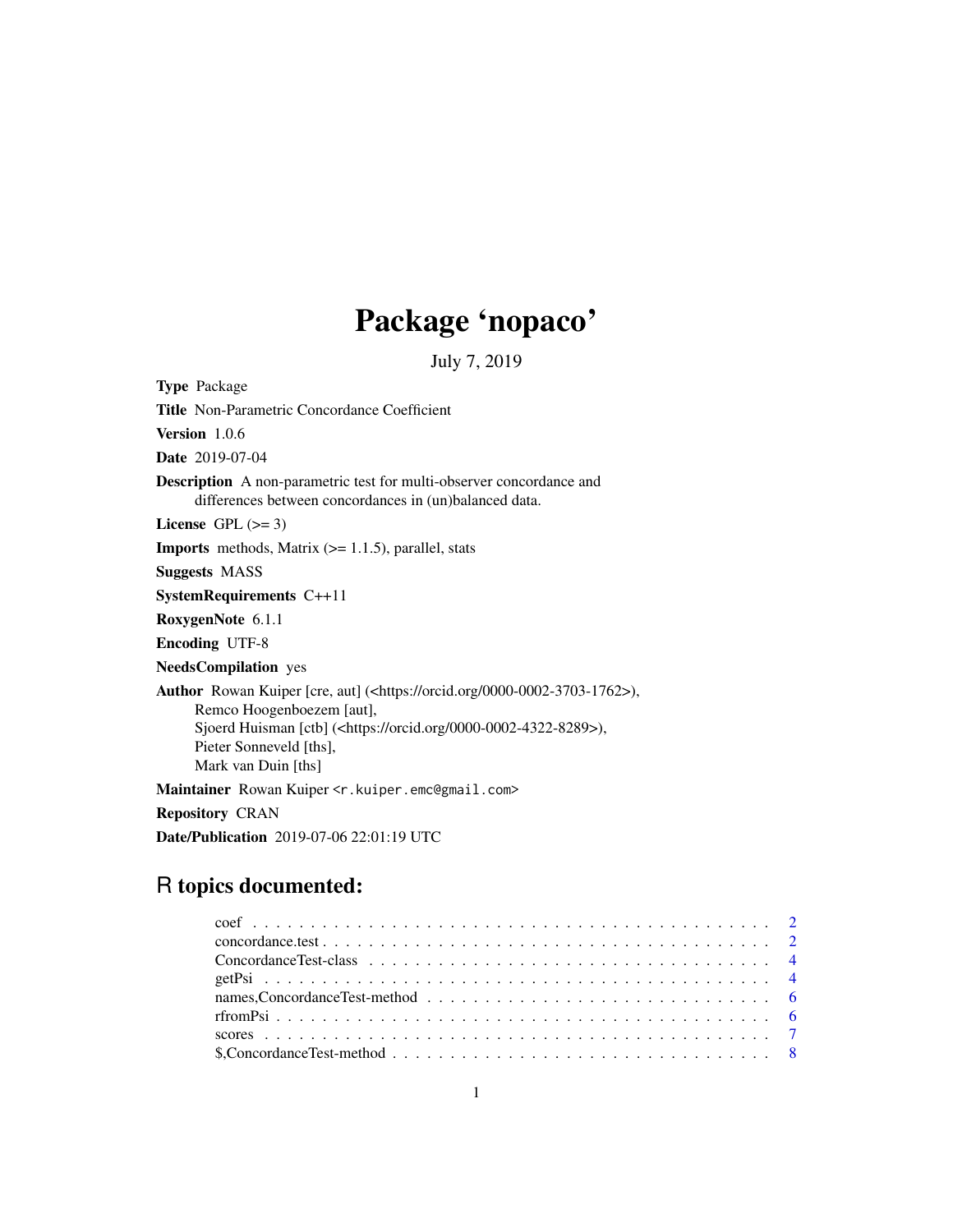#### <span id="page-1-0"></span>**Index** [9](#page-8-0)

<span id="page-1-2"></span>

#### Description

coef extract the test results from the results of a concordance.test

#### Usage

```
## S4 method for signature 'ConcordanceTest'
coef(object, ...)
```
#### Arguments

| object   | An object of ConcordanceTest-class |
|----------|------------------------------------|
| $\cdots$ | Not used                           |

### Value

A matrix

#### See Also

Other concordance functions: [concordance.test](#page-1-1), [getPsi](#page-3-2), [rfromPsi](#page-5-1)

#### Examples

```
matRandom <- matrix(rnorm(3*20),20,3)
testResult <- concordance.test(matRandom)
getPsi(testResult)
coef(testResult)
```
<span id="page-1-1"></span>concordance.test *Perform a nonparametric concordance test.*

#### Description

concordance.test performs a test for a random concordance (if a single matrix is given) or tests for equal concordance between two matrices.

#### Usage

```
concordance.test(x, y = NULL, alternative = NULL, alpha = 0.05, ...)
```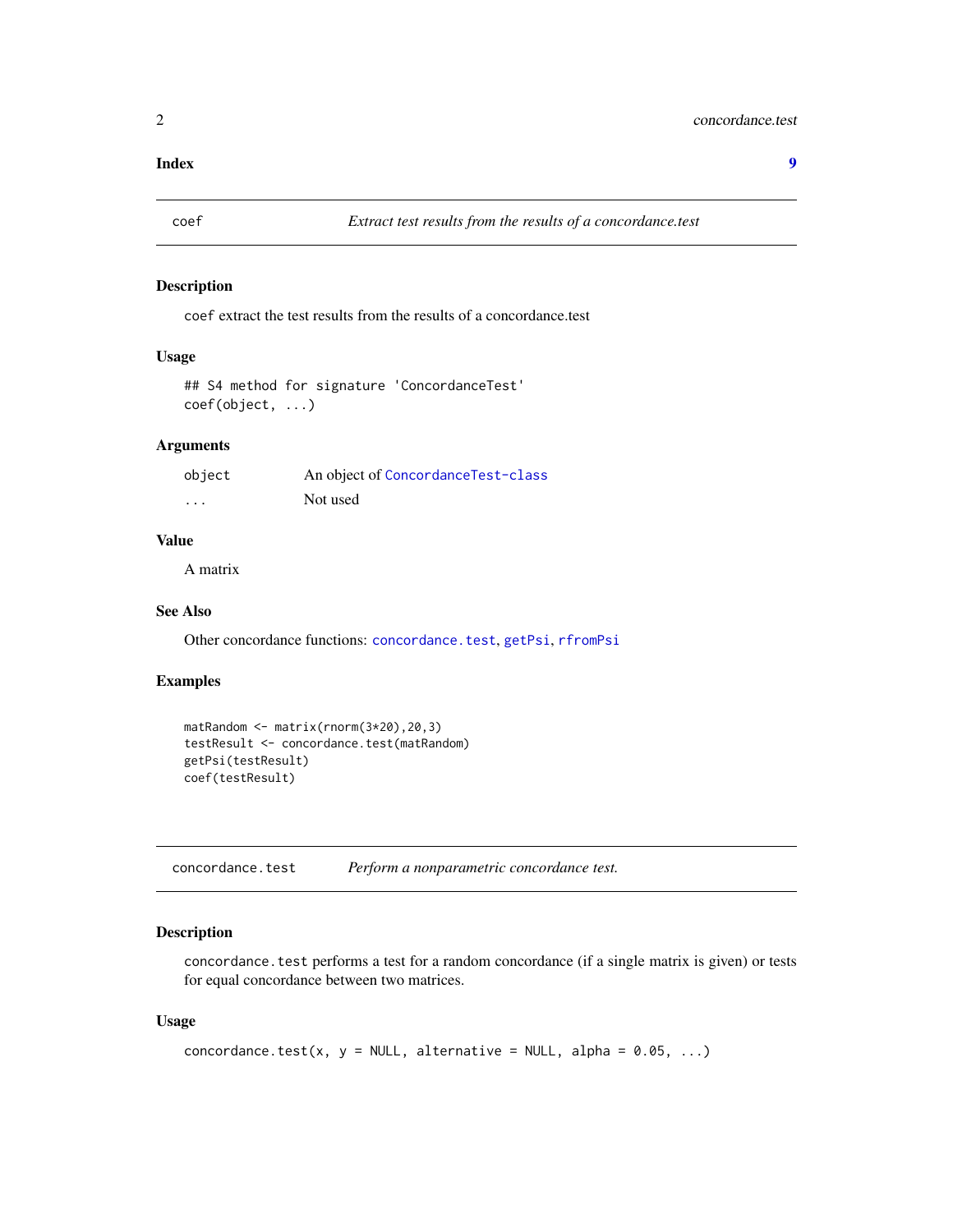#### <span id="page-2-0"></span>concordance.test 3

#### **Arguments**

| $\mathsf{x}$ | a numeric matrix, subjects in the rows, repeated measurements in the columns |
|--------------|------------------------------------------------------------------------------|
| <b>V</b>     | (optional) a numeric matrix of equal size as argument x                      |
| alternative  | "less", "greater" or "two.sided". Only used when y is given.                 |
| alpha        | significance level (default $= 0.05$ )                                       |
| $\cdots$     | see details                                                                  |

#### Details

- Testing the deviation from random concordance: if only one matrix is given (i.e. argument x), its concordance will be tested against alternative hypothesis of finding a higher concordance under random sampling conditions. For small matrices (depending on number of replicate measurements) an exact method will be used to determine to p-value. In case of larger matrices where the exact approach in not feasible, either the revised-beta approach (default), a beta approximation or a normal approximation is used. To enforce the use of either one method, the method argument can be used with value "exact","Rbeta","beta" or "normal".
- Testing for a difference between concordances: if both arguments x and y have been given, the equality of concordances of both matrices is tested. The default alternative hypothesis is 'two.sided'. Both matrices must be of equal size and have corresponding missing entries (NA values). In case of missing data in one matrix, the same entries in the other matrix will also be set to missing.

Unbalanced data due to randomly missing data or an unequal number of repeated measurements per subject is allowed. In that case, missing or unknown values must be set to NA.

#### Value

An object of [ConcordanceTest-class](#page-3-1)

#### References

P.Rothery (1979) Biometrika 66(3):629-639

#### See Also

Other concordance functions: [coef](#page-1-2), [getPsi](#page-3-2), [rfromPsi](#page-5-1)

#### Examples

require(MASS) ##to use mvrnorm function

#Generate a matrix without concordance matRandom <- matrix(rnorm(3\*20),20,3) concordance.test(matRandom)

```
#Generate a matrix with strong concordance
sigma<-matrix(0.8,3,3)
diag(sigma)<-1
matConcordant <- mvrnorm(20,mu=rep(0,3),Sigma=sigma)
```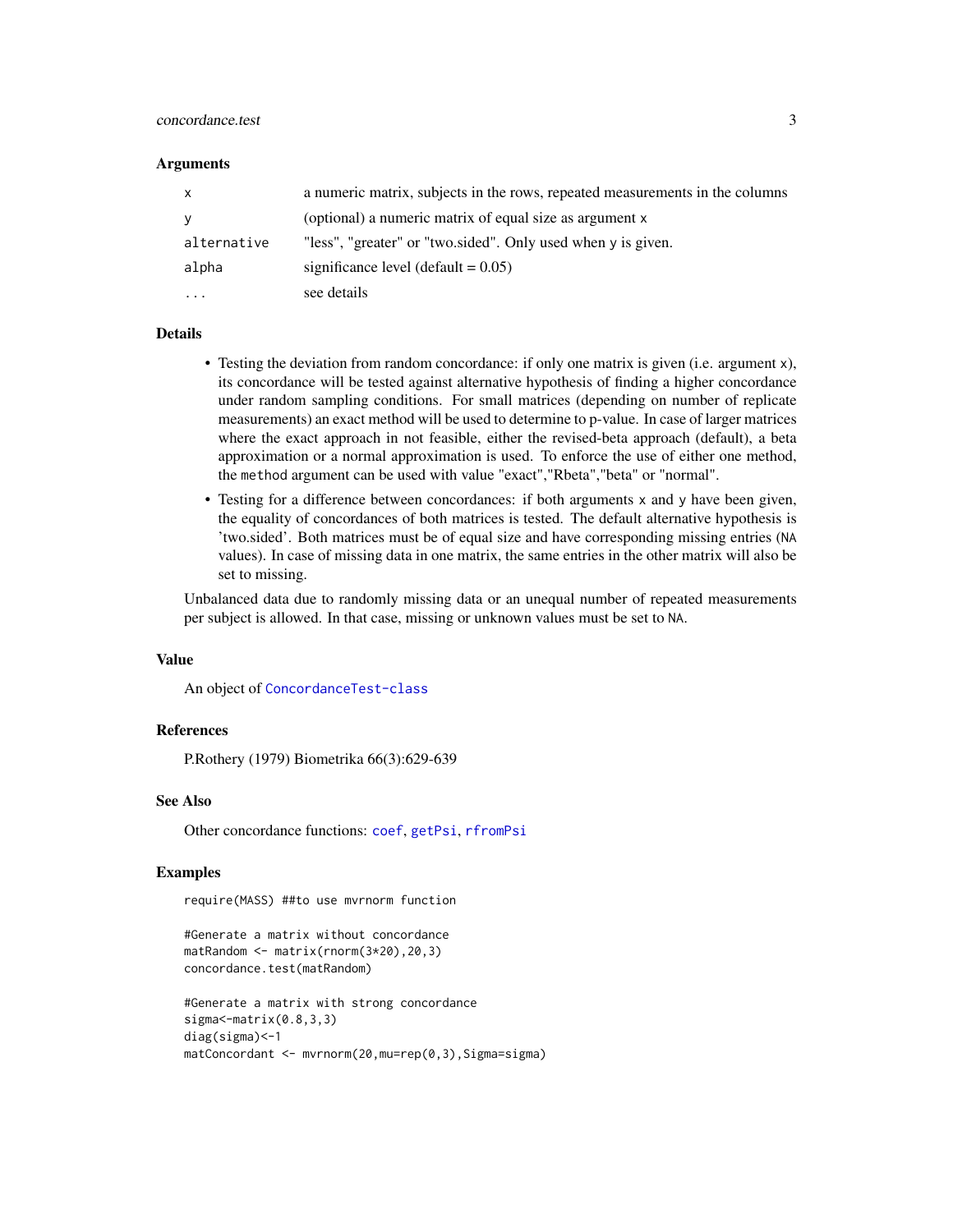```
concordance.test(matConcordant)
#Test concordances between matrices
aTest <- concordance.test(matConcordant, matRandom)
getPsi(aTest)
coef(aTest)
```
<span id="page-3-1"></span>ConcordanceTest-class *Class ConcordanceTest*

#### Description

This class stores results obtained from a concordance test.

#### Details

Class ConcordanceTest stores results from a concordance test.

#### **Slots**

pvalue The pvalue

- psi1 The concordance in matrix x
- psi2 The concordance in matrix y

method The method used to obtain the pvalue

- alternative The alternative hypothesis
- ci.lower The lower confidence boudary
- ci.upper The upper confidence boudary

ci.method The method used to obtain the confidence interval

alpha The significance level

call The call made to the concordance. test function

<span id="page-3-2"></span>getPsi *Obtain concordance coefficients.*

#### Description

getPsi returns the concordance coefficient(s) from a matrix or a result obtained by the [concordance.test](#page-1-1) function.

<span id="page-3-0"></span>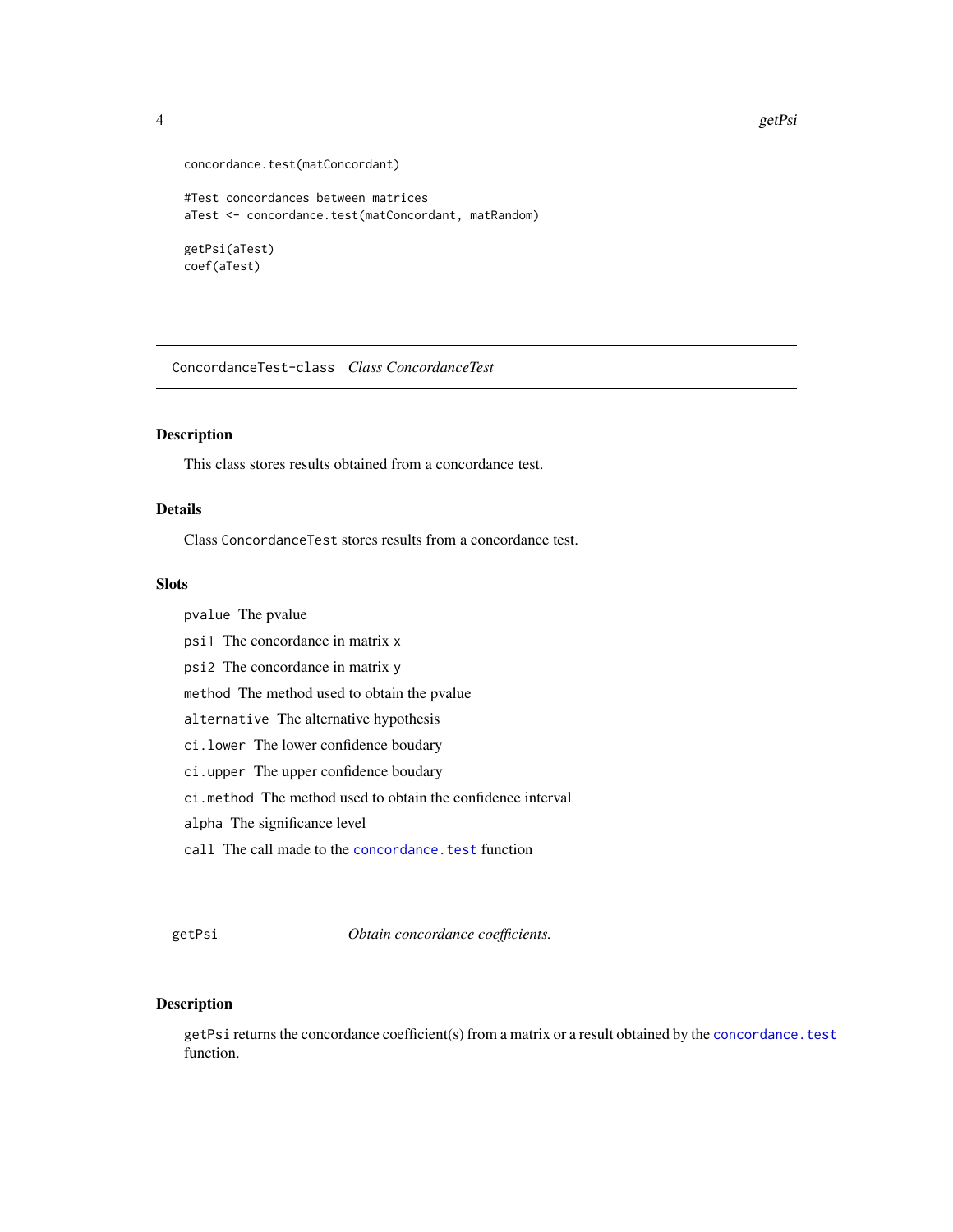#### <span id="page-4-0"></span>getPsi 5

#### Usage

```
getPsi(x, y, ...)
## S4 method for signature 'ConcordanceTest,missing'
getPsi(x)
## S4 method for signature 'matrix,missing'
getPsi(x, y, ...)
## S4 method for signature 'data.frame,missing'
getPsi(x, y, \ldots)## S4 method for signature 'data.frame,data.frame'
getPsi(x, y, ...)
## S4 method for signature 'matrix,`NULL`'
getPsi(x, y, \ldots)## S4 method for signature 'matrix,matrix'
```

```
getPsi(x, y, \ldots)
```
### Arguments

|                         | A numeric matrix or an object Concordance Test-class |
|-------------------------|------------------------------------------------------|
|                         | A numeric matrix (optional)                          |
| $\cdot$ $\cdot$ $\cdot$ | Not used                                             |

#### Value

A numeric vector with coefficient(s)

#### References

P.Rothery (1979) Biometrika 66(3):629-639

#### See Also

Other concordance functions: [coef](#page-1-2), [concordance.test](#page-1-1), [rfromPsi](#page-5-1)

### Examples

```
matRandom <- matrix(rnorm(30),10,3)
testResult <- concordance.test(matRandom)
getPsi(testResult)
getPsi(matRandom)
```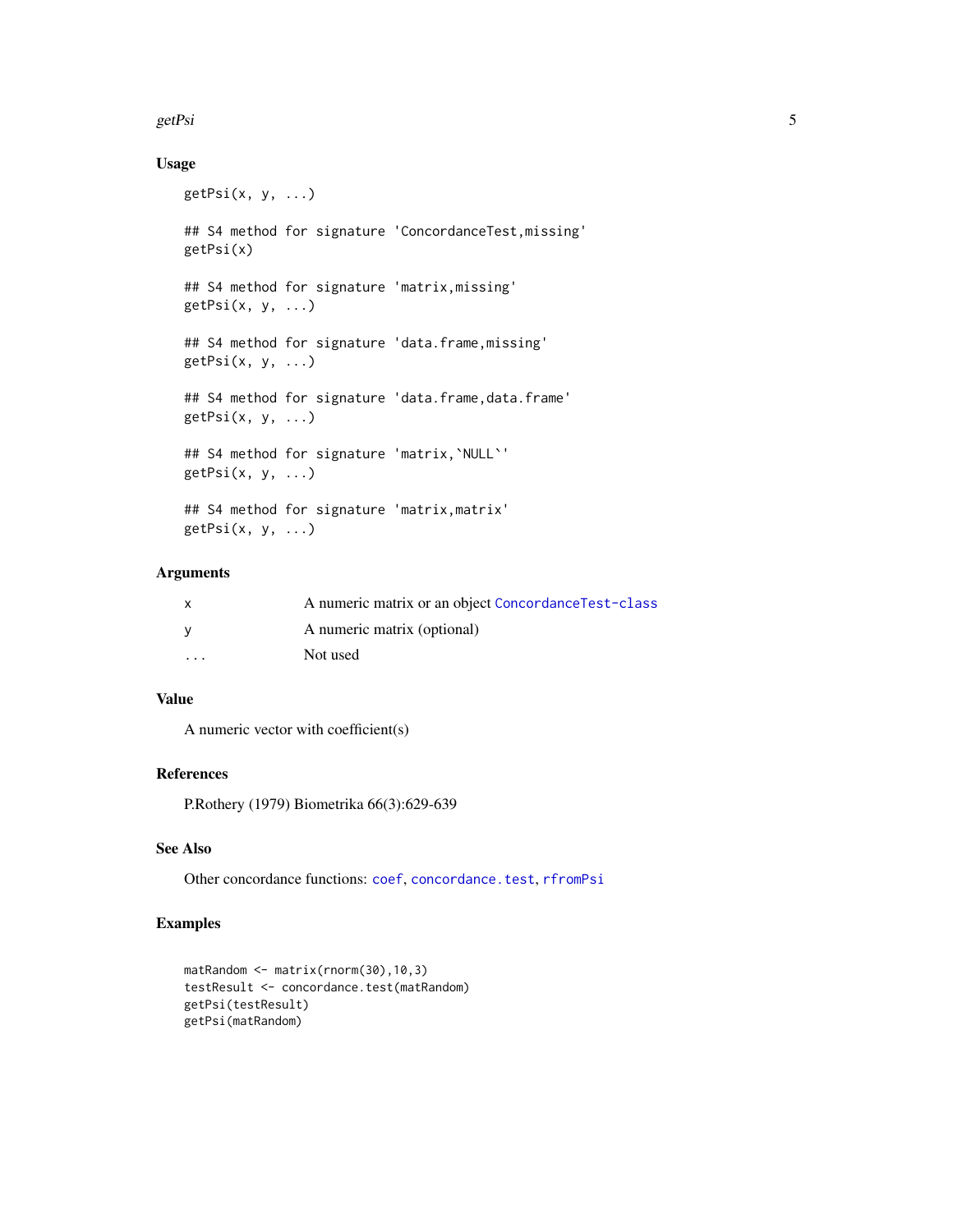<span id="page-5-0"></span>names,ConcordanceTest-method

*Extract argument names from a ConcordanceTest object*

#### Description

names extracts argument names from a [ConcordanceTest-class](#page-3-1) object

#### Usage

## S4 method for signature 'ConcordanceTest' names(x)

#### Arguments

x An object of [ConcordanceTest-class](#page-3-1)

#### Value

A character vector

#### Examples

```
matRandom <- matrix(rnorm(3*20),20,3)
testResult <- concordance.test(matRandom)
names(testResult)
```
<span id="page-5-1"></span>rfromPsi *Convertion between Pearson correlation and the non paramtric concordance coefficient*

#### Description

Convertion between Pearson correlation and the non paramtric concordance coefficient

#### Usage

rfromPsi(psi)

psifromR(r)

#### Arguments

| psi | a (vector of) non paramtric concordance coefficient(s) |
|-----|--------------------------------------------------------|
|     | a (vector of) Pearson correlation coefficient(s)       |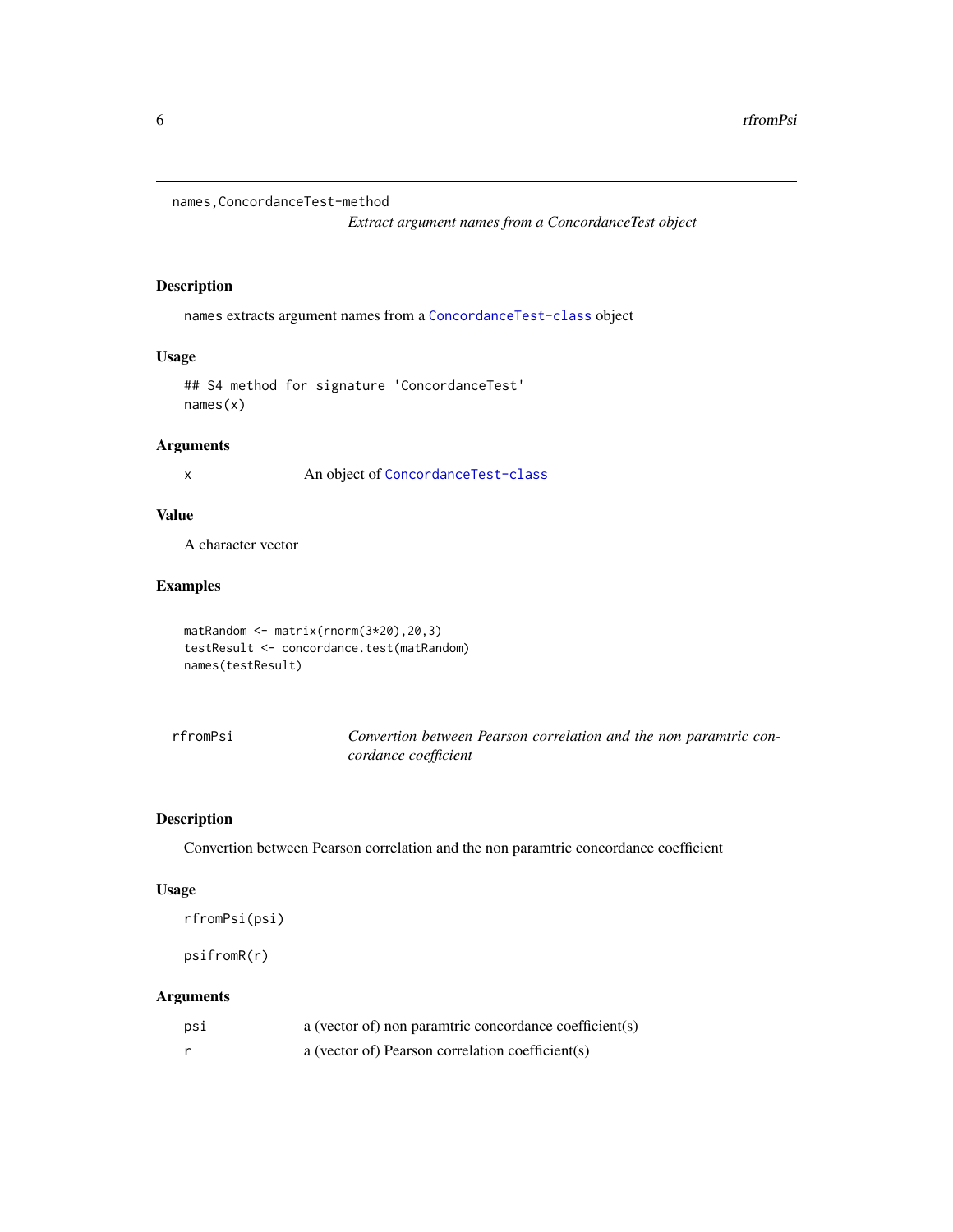#### <span id="page-6-0"></span>scores and the second state of the second state of the second state of the second state of the second state of the second state of the second state of the second state of the second state of the second state of the second

#### Details

The convertion is performed following the relationship described by Rothery (1979).  $2 \times \cos(\pi x (1 - \pi) - 1)$ 

#### Value

A (vector of) corresponding Pearson correlation coefficient(s).

#### References

Rothery, P. 'A nonparametric measure of intraclass correlation', Biometrika, 66, 3, 629-639 (1979).

#### See Also

Other concordance functions: [coef](#page-1-2), [concordance.test](#page-1-1), [getPsi](#page-3-2)

#### Examples

```
#Generate a matrix without concordance
matRandom <- matrix(rnorm(30),10,3)
result<-concordance.test(matRandom)
getPsi(result) #concordance coefficient
result$ci #95% confidence interval
#Corresonding Pearson correlation
rfromPsi(getPsi(result))
```

```
rfromPsi(result$ci)
```

```
#Plot the relation between Pearson correlation and the nonparamatric concordance coefficient.
r<-seq(-1,1,0.01)
psi<-psifromR(r)
plot(r,psi,type='l',xlab="Pearson correlation", ylab="nonparametric concordance")
```
scores *Hypothetical data of outcomes for two risk models*

#### Description

This data is generated as explained in the nopaco vignette. It represents the outcomes of the risk models (model A and model B). Both models were applied to gene expression profiles 100 subjects, each run in duplo.

#### Usage

data(scores)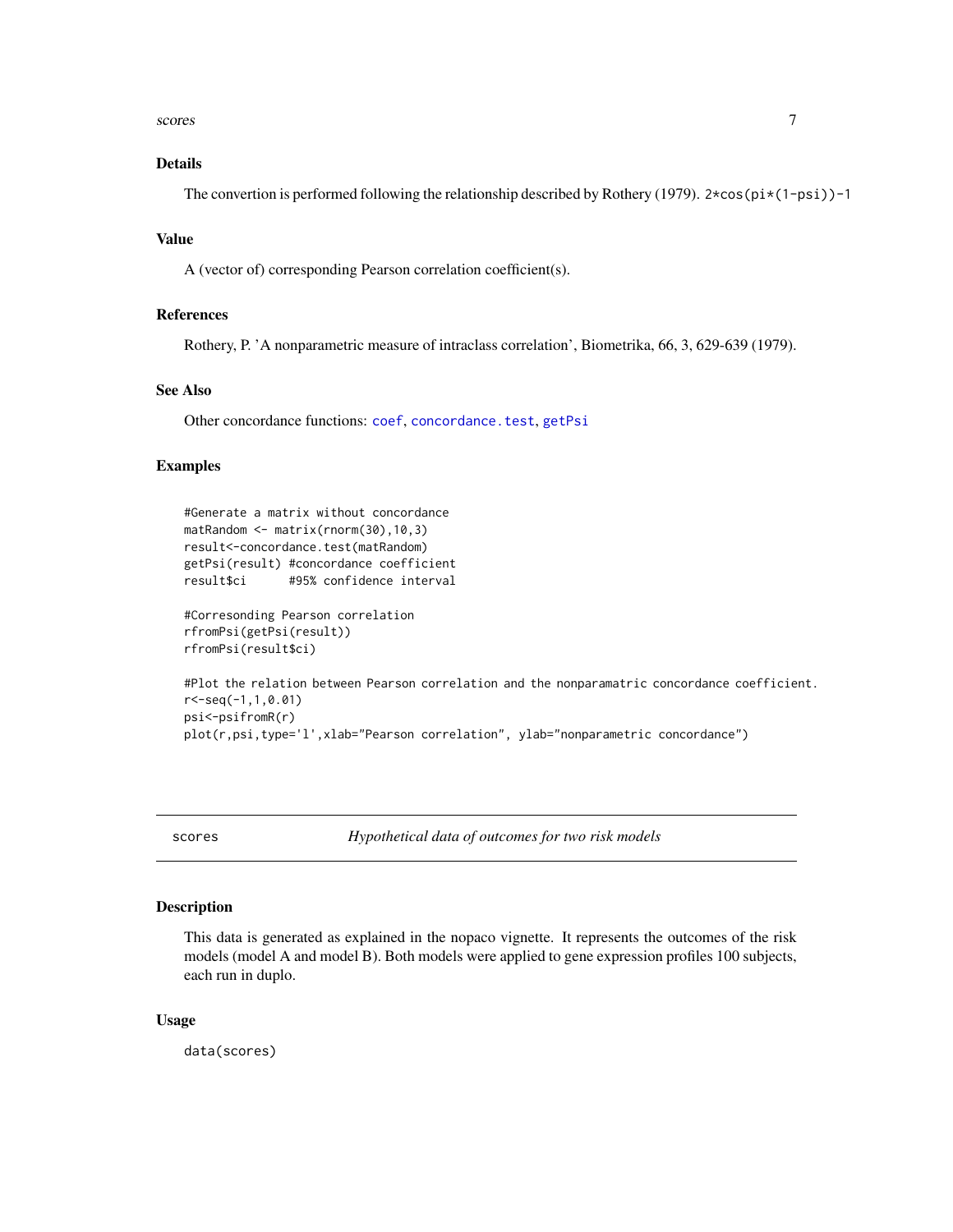#### <span id="page-7-0"></span>Format

A list with two elements named 'modelA' and 'modelB' both containing a dataframe with outcome scores for 100 subjects in the rows each having two replicate measurements in the columns.

#### Source

```
vignette("nopaco", package = "nopaco")
```
#### Examples

```
data(scores)
str(scores)
plot(scores[['modelA']])
plot(scores[['modelB']])
```
\$,ConcordanceTest-method

*Extract argument values from a ConcordanceTest object*

#### Description

Extracts argument values from a [ConcordanceTest-class](#page-3-1) object

#### Usage

## S4 method for signature 'ConcordanceTest' x\$name

#### Arguments

| X    | An object of ConcordanceTest-class |
|------|------------------------------------|
| name | The argument to get the value of   |

#### Value

The value of the requested argument

#### Examples

```
matRandom <- matrix(rnorm(3*20),20,3)
testResult <- concordance.test(matRandom)
names(testResult)
testResult$psi
```